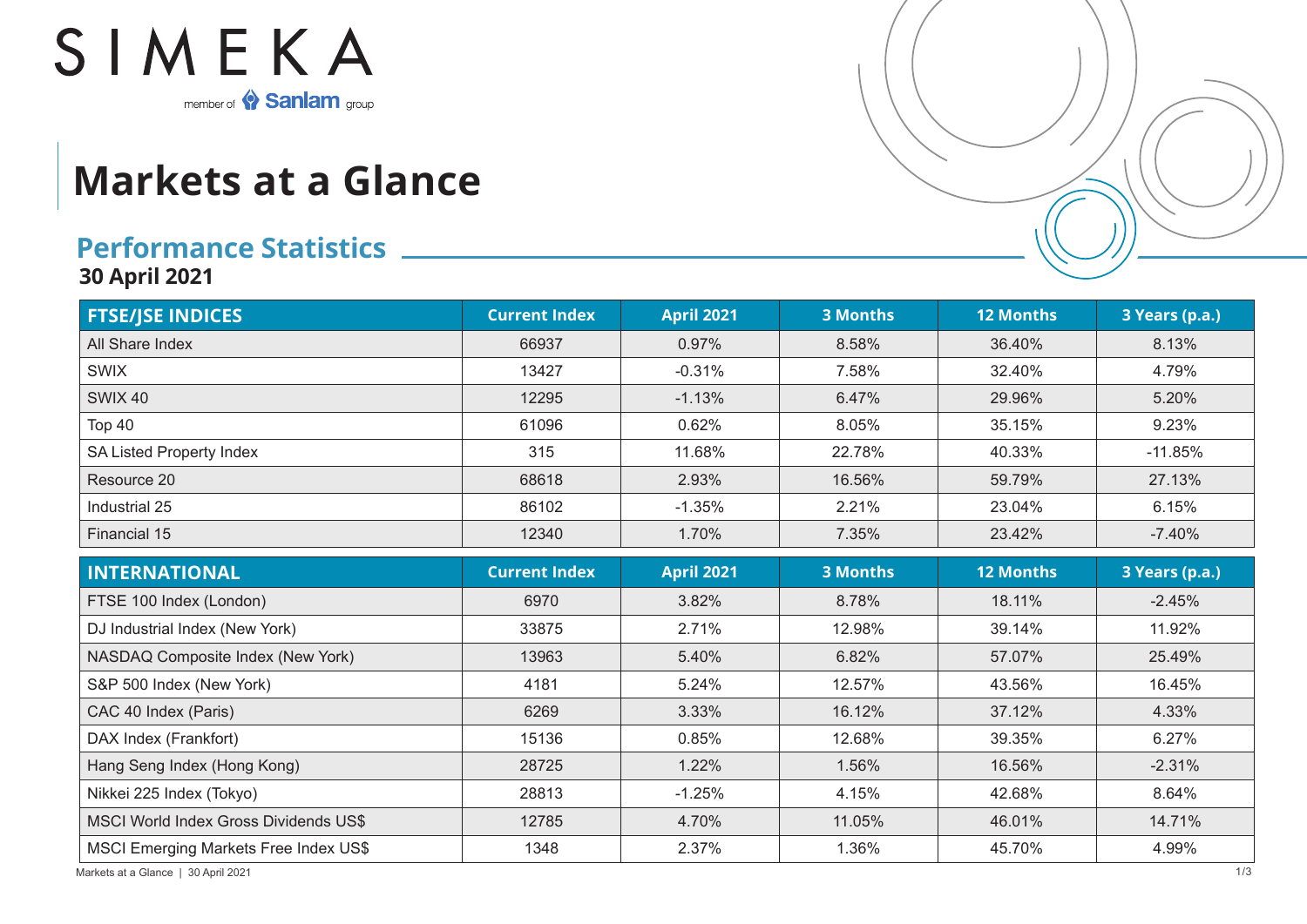| <b>FIXED INTEREST</b> | <b>April 2021</b> | 3 Months | <b>12 Months</b> | 3 Years (p.a.) | 5 Years (p.a.) |
|-----------------------|-------------------|----------|------------------|----------------|----------------|
| <b>ALBI</b>           | 1.90%             | $-0.63%$ | 14.68%           | 6.40%          | 8.66%          |
| <b>STeFI</b>          | 0.30%             | 0.89%    | 4.34%            | 6.24%          | 6.75%          |
|                       |                   |          |                  |                |                |
| <b>INFLATION</b>      | <b>April 2021</b> | 3 Months | <b>12 Months</b> | 3 Years (p.a.) | 5 Years (p.a.) |
| <b>CPI</b>            | 0.68%             | 1.71%    | 3.20%            | 3.95%          | 4.35%          |

Note: Inflation figures have a one month lag period

| <b>EXCHANGE RATES</b>    | <b>30 April 2021</b> | <b>31 March 2021</b> | <b>31 January 2021</b> | 30 April 2020        | <b>30 April 2018</b> |
|--------------------------|----------------------|----------------------|------------------------|----------------------|----------------------|
| ZAR/US\$                 | R <sub>14.50</sub>   | R <sub>14.78</sub>   | R <sub>15.16</sub>     | R <sub>18.53</sub>   | R <sub>12.46</sub>   |
| ZAR/EUR                  | R <sub>17.42</sub>   | R <sub>17.33</sub>   | R <sub>18.40</sub>     | R <sub>20.29</sub>   | R <sub>15.05</sub>   |
| ZAR/GBP                  | R20.03               | R20.37               | R20.78                 | R23.33               | R <sub>17.15</sub>   |
| <b>COMMODITIES</b>       | <b>30 April 2021</b> | <b>31 March 2021</b> | <b>31 January 2021</b> | <b>30 April 2020</b> | <b>30 April 2018</b> |
| Gold US\$/oz             | \$1,767.65           | \$1,691.05           | \$1,863.80             | \$1,702.75           | \$1,313.25           |
| Platinum US\$/oz         | \$1,218.00           | \$1,182.00           | \$1,110.00             | \$767.00             | \$905.00             |
| Oil (Brent) US\$/barrel  | \$66.76              | \$62.74              | \$55.04                | \$26.48              | \$74.67              |
| <b>INTEREST RATES</b>    | <b>30 April 2021</b> | 31 March 2021        | <b>31 January 2021</b> | <b>30 April 2020</b> | <b>30 April 2018</b> |
| <b>SA REPO RATE</b>      | 3.50%                | 3.50%                | 3.50%                  | 4.25%                | 6.50%                |
| <b>ECB INTEREST RATE</b> | $0.00\%$             | $0.00\%$             | $0.00\%$               | $0.00\%$             | $0.00\%$             |
| <b>US FEDERAL RATE</b>   | 0.25%                | 0.25%                | 0.25%                  | 0.25%                | 1.75%                |

Note: Information stated as at the date indicated